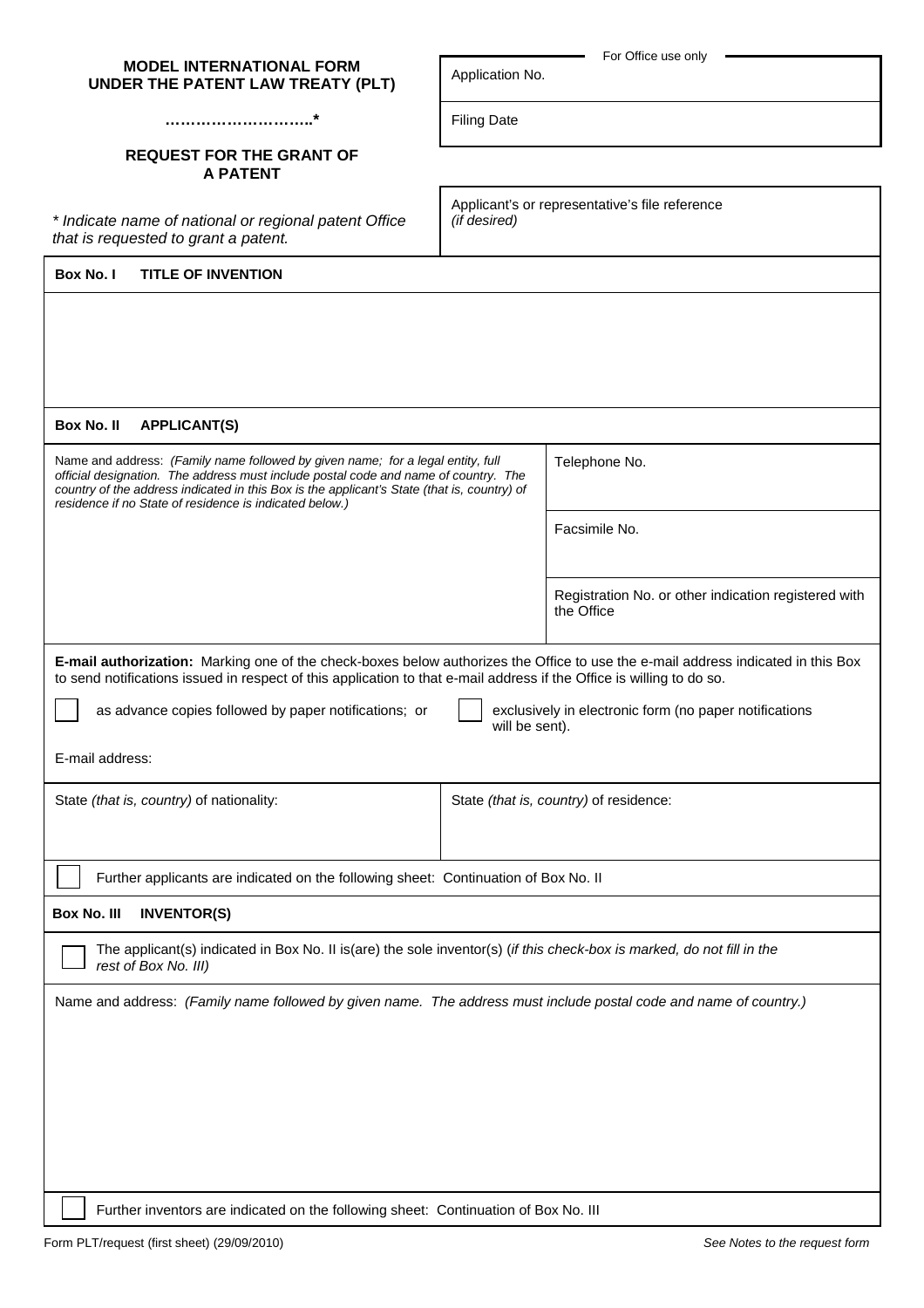Sheet No. ..........

| Continuation of Box No. II FURTHER APPLICANT(S)<br>If none of the following sub-boxes is used, this sheet should not be included in the request.                                                                                                                                                                                 |                                        |                                                                    |  |  |
|----------------------------------------------------------------------------------------------------------------------------------------------------------------------------------------------------------------------------------------------------------------------------------------------------------------------------------|----------------------------------------|--------------------------------------------------------------------|--|--|
| Name and address: (Family name followed by given name; for a legal entity, full official<br>designation. The address must include postal code and name of country. The country<br>of the address indicated in this Box is the applicant's State (that is, country) of residence<br>if no State of residence is indicated below.) |                                        | Telephone No.                                                      |  |  |
|                                                                                                                                                                                                                                                                                                                                  |                                        | Facsimile No.                                                      |  |  |
|                                                                                                                                                                                                                                                                                                                                  |                                        | E-mail address                                                     |  |  |
|                                                                                                                                                                                                                                                                                                                                  |                                        | Registration No. or other indication registered with<br>the Office |  |  |
| State (that is, country) of nationality:                                                                                                                                                                                                                                                                                         | State (that is, country) of residence: |                                                                    |  |  |
| Name and address: (Family name followed by given name; for a legal entity, full official<br>designation. The address must include postal code and name of country. The country<br>of the address indicated in this Box is the applicant's State (that is, country) of residence                                                  |                                        | Telephone No.                                                      |  |  |
| if no State of residence is indicated below.)                                                                                                                                                                                                                                                                                    |                                        | Facsimile No.                                                      |  |  |
|                                                                                                                                                                                                                                                                                                                                  |                                        | E-mail address                                                     |  |  |
|                                                                                                                                                                                                                                                                                                                                  |                                        | Registration No. or other indication registered with<br>the Office |  |  |
| State (that is, country) of nationality:                                                                                                                                                                                                                                                                                         |                                        | State (that is, country) of residence:                             |  |  |
| Name and address: (Family name followed by given name; for a legal entity, full official<br>designation. The address must include postal code and name of country. The country<br>of the address indicated in this Box is the applicant's State (that is, country) of residence<br>if no State of residence is indicated below.) |                                        | Telephone No.                                                      |  |  |
|                                                                                                                                                                                                                                                                                                                                  |                                        | Facsimile No.                                                      |  |  |
|                                                                                                                                                                                                                                                                                                                                  |                                        | E-mail address                                                     |  |  |
|                                                                                                                                                                                                                                                                                                                                  |                                        | Registration No. or other indication registered with<br>the Office |  |  |
| State (that is, country) of nationality:                                                                                                                                                                                                                                                                                         |                                        | State (that is, country) of residence:                             |  |  |
| Name and address: (Family name followed by given name; for a legal entity, full official<br>designation. The address must include postal code and name of country. The country<br>of the address indicated in this Box is the applicant's State (that is, country) of residence<br>if no State of residence is indicated below.) |                                        | Telephone No.                                                      |  |  |
|                                                                                                                                                                                                                                                                                                                                  |                                        | Facsimile No.                                                      |  |  |
|                                                                                                                                                                                                                                                                                                                                  |                                        | E-mail address                                                     |  |  |
|                                                                                                                                                                                                                                                                                                                                  |                                        | Registration No. or other indication registered with<br>the Office |  |  |
| State (that is, country) of nationality:                                                                                                                                                                                                                                                                                         | State (that is, country) of residence: |                                                                    |  |  |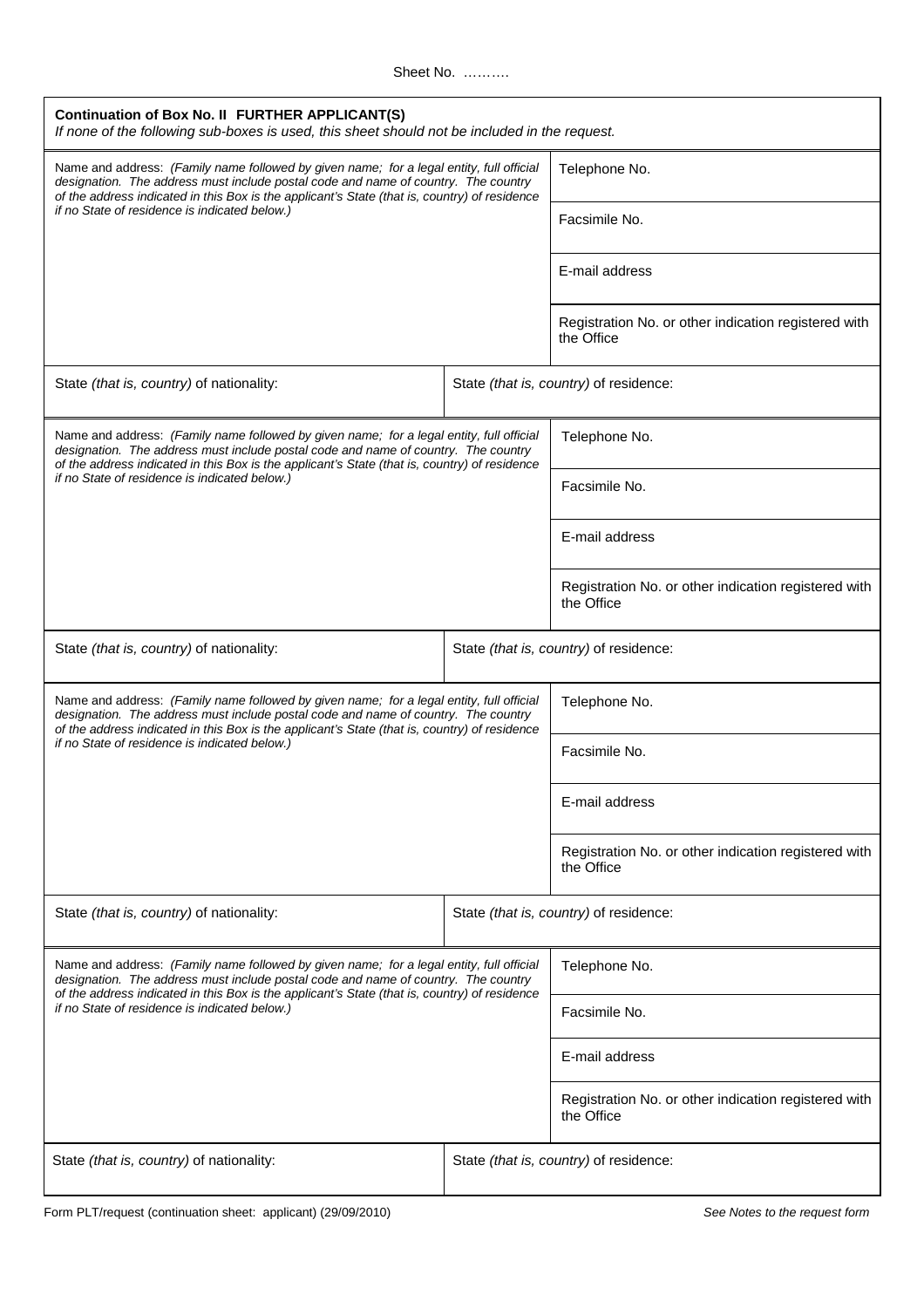**Continuation of Box No. III FURTHER INVENTOR(S)**

If none of the following sub-boxes is used, this sheet should not be included in the request.

Name and address: (Family name followed by given name. The address must include postal code and name of country.)

Name and address: (Family name followed by given name. The address must include postal code and name of country.)

Name and address: (Family name followed by given name. The address must include postal code and name of country.)

Name and address: (Family name followed by given name. The address must include postal code and name of country.)

Name and address: (Family name followed by given name. The address must include postal code and name of country.)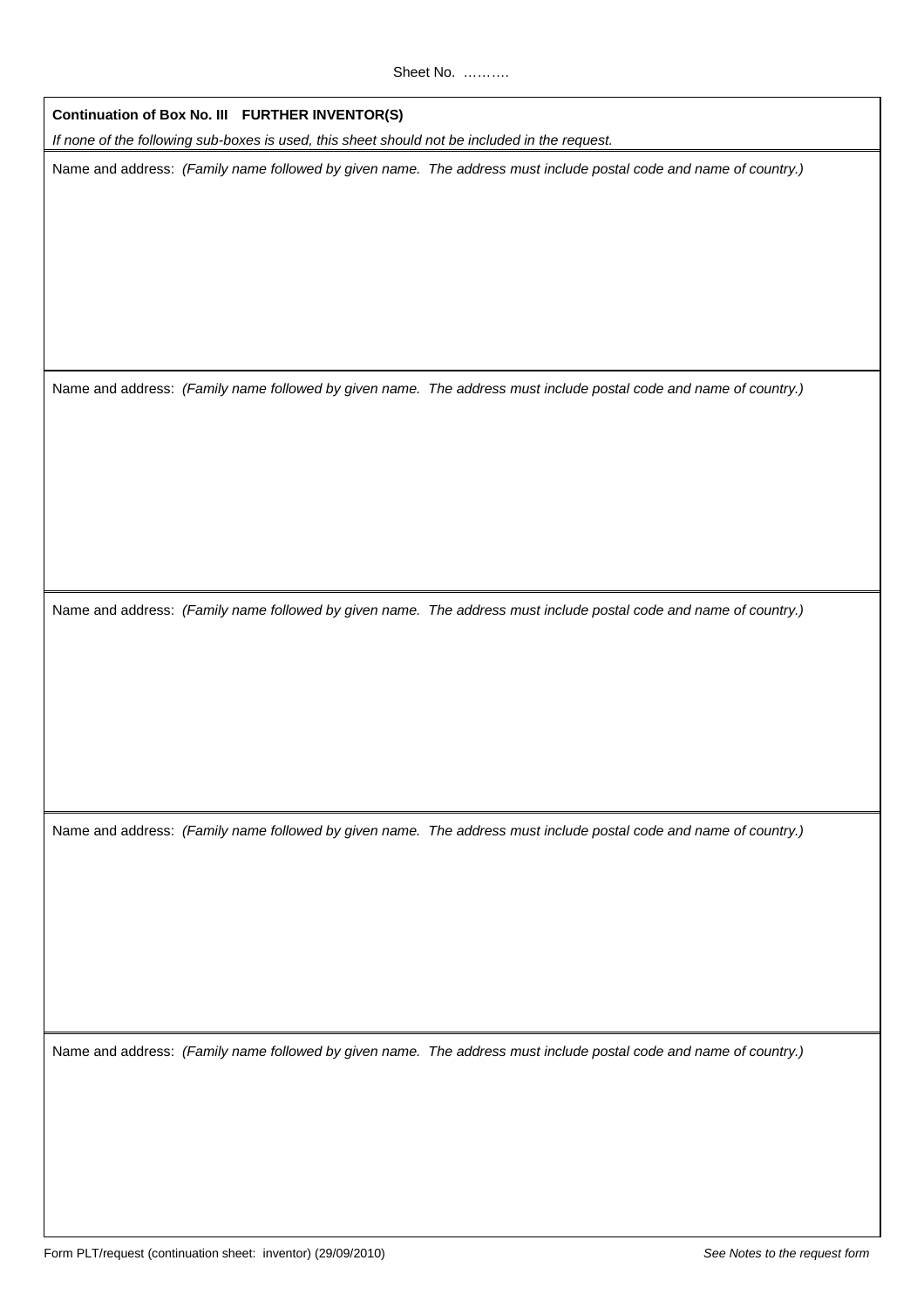| Box No. IV<br>REPRESENTATIVE: The person identified below is hereby/has been appointed to act on behalf of the applicant(s)<br>before the Office as a representative                                                                                      |                                                                             |
|-----------------------------------------------------------------------------------------------------------------------------------------------------------------------------------------------------------------------------------------------------------|-----------------------------------------------------------------------------|
| Name and address:                                                                                                                                                                                                                                         | Telephone No.                                                               |
|                                                                                                                                                                                                                                                           | Facsimile No.                                                               |
|                                                                                                                                                                                                                                                           | Registration No. or other indication registered with<br>the Office          |
| E-mail authorization: Marking one of the check-boxes below authorizes the Office to use the e-mail address indicated in this Box<br>to send notifications issued in respect of this application to that e-mail address if the Office is willing to do so. |                                                                             |
| as advance copies followed by paper notifications; or<br>will be sent).                                                                                                                                                                                   | exclusively in electronic form (no paper notifications                      |
| E-mail address:                                                                                                                                                                                                                                           |                                                                             |
| The person above represents all applicants.                                                                                                                                                                                                               |                                                                             |
| If not, specify the applicant(s) who is(are) represented by the person above:                                                                                                                                                                             |                                                                             |
|                                                                                                                                                                                                                                                           |                                                                             |
| The power of attorney is<br>The appointment is made<br>attached<br>in this request Form                                                                                                                                                                   | The power of attorney (No. )<br>is already in the possession of the Office. |
| Further representatives are indicated on the following sheet: Continuation of Box No. IV                                                                                                                                                                  |                                                                             |
| Box No. V<br>ADDRESS FOR CORRESPONDENCE OR LEGAL SERVICE                                                                                                                                                                                                  |                                                                             |
| Name and address: (Family name followed by given name; for a legal entity, full official<br>designation. The address must include postal code and name of country.)                                                                                       | Telephone No.                                                               |
|                                                                                                                                                                                                                                                           | Facsimile No.                                                               |
| E-mail authorization: Marking one of the check-boxes below authorizes the Office to use the e-mail address indicated in this Box<br>to send notifications issued in respect of this application to that e-mail address if the Office is willing to do so. |                                                                             |
| as advance copies followed by paper notifications; or<br>will be sent).                                                                                                                                                                                   | exclusively in electronic form (no paper notifications                      |
| E-mail address:                                                                                                                                                                                                                                           |                                                                             |
| Box No. VI<br><b>REGIONAL PATENT APPLICATION</b>                                                                                                                                                                                                          |                                                                             |
| If the application is filed under a treaty providing for the grant of regional<br>patents, designate, if applicable, the State or States in which protection for the<br>invention is sought:                                                              | Different applicants are designated for<br>different States as follows:     |
| All member states of the international organization are designated.                                                                                                                                                                                       |                                                                             |
| If not, specify the designated States:                                                                                                                                                                                                                    |                                                                             |
|                                                                                                                                                                                                                                                           |                                                                             |
|                                                                                                                                                                                                                                                           |                                                                             |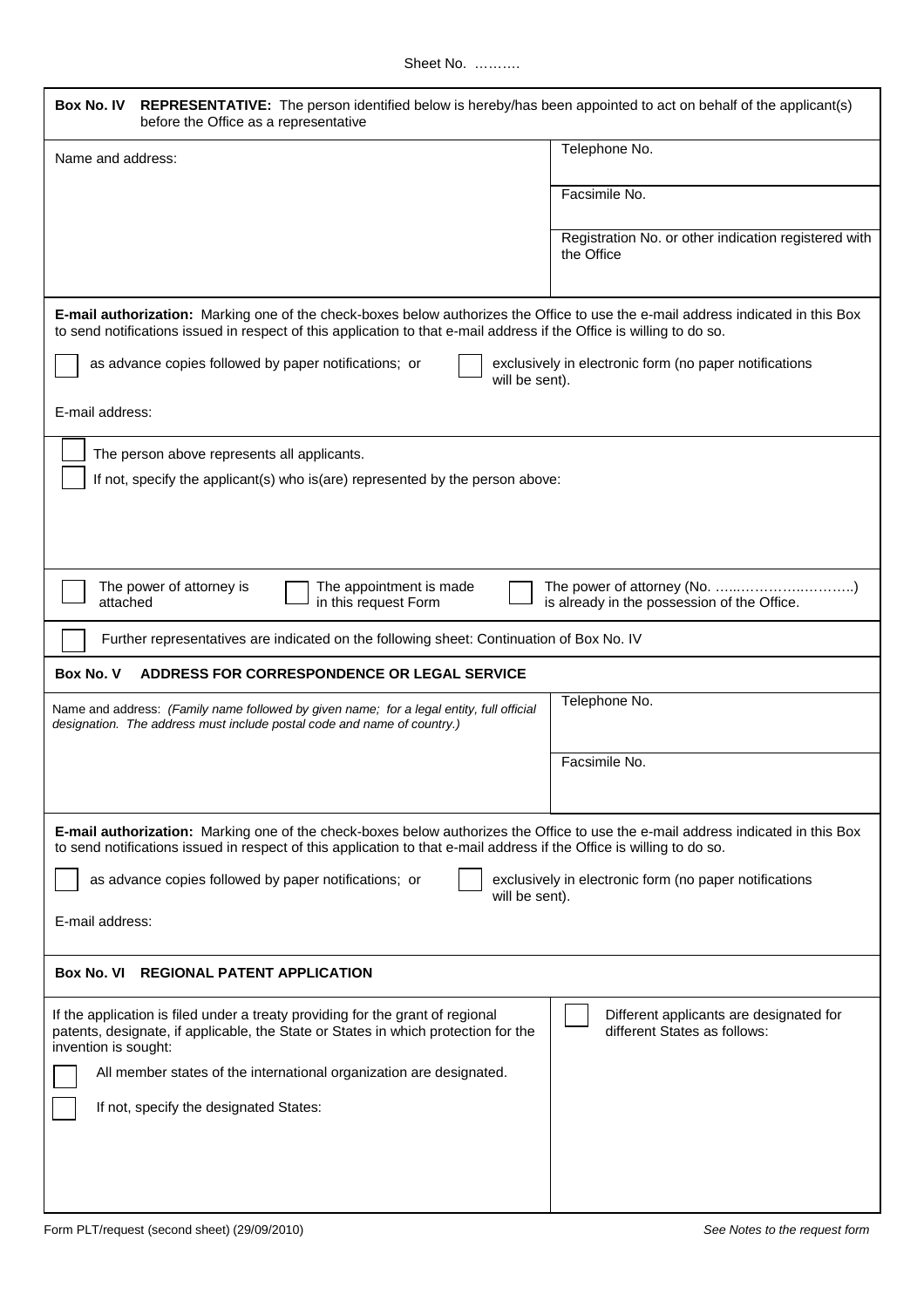Sheet No. ……….

| <b>Continuation of Box No. IV</b><br>FURTHER REPRESENTATIVE(S): The person identified below is hereby/has been appointed to<br>act on behalf of the applicant(s) before the Office as a representative. |                                                                             |  |  |  |
|---------------------------------------------------------------------------------------------------------------------------------------------------------------------------------------------------------|-----------------------------------------------------------------------------|--|--|--|
| If none of the following sub-boxes is used, this sheet should not be included in the request.                                                                                                           |                                                                             |  |  |  |
| Name and address:                                                                                                                                                                                       | Telephone No.                                                               |  |  |  |
|                                                                                                                                                                                                         | Facsimile No.                                                               |  |  |  |
|                                                                                                                                                                                                         | E-mail address                                                              |  |  |  |
|                                                                                                                                                                                                         | Registration No. or other indication registered with<br>the Office          |  |  |  |
| The person above represents all applicants.<br>If not, specify the applicant(s) who is(are) represented by the person above:                                                                            |                                                                             |  |  |  |
| The power of attorney<br>The appointment is made in<br>is attached<br>this request Form                                                                                                                 | The power of attorney (No. )<br>is already in the possession of the Office. |  |  |  |
| Name and address:                                                                                                                                                                                       | Telephone No.                                                               |  |  |  |
|                                                                                                                                                                                                         | Facsimile No.                                                               |  |  |  |
|                                                                                                                                                                                                         | E-mail address                                                              |  |  |  |
|                                                                                                                                                                                                         | Registration No. or other indication registered with<br>the Office          |  |  |  |
| The person above represents all applicants.<br>If not, specify the applicant(s) who is(are) represented by the person above:                                                                            |                                                                             |  |  |  |
| The power of attorney<br>The appointment is made in<br>is attached<br>this request Form                                                                                                                 | The power of attorney (No. )<br>is already in the possession of the Office. |  |  |  |
| Name and address:                                                                                                                                                                                       | Telephone No.                                                               |  |  |  |
|                                                                                                                                                                                                         | Facsimile No.                                                               |  |  |  |
|                                                                                                                                                                                                         | E-mail address                                                              |  |  |  |
|                                                                                                                                                                                                         | Registration No. or other indication registered with<br>the Office          |  |  |  |
| The person above represents all applicants.<br>If not, specify the applicant(s) who is(are) represented by the person above:                                                                            |                                                                             |  |  |  |
| The power of attorney<br>The appointment is made in<br>is attached<br>this request Form                                                                                                                 | The power of attorney (No. )<br>is already in the possession of the Office. |  |  |  |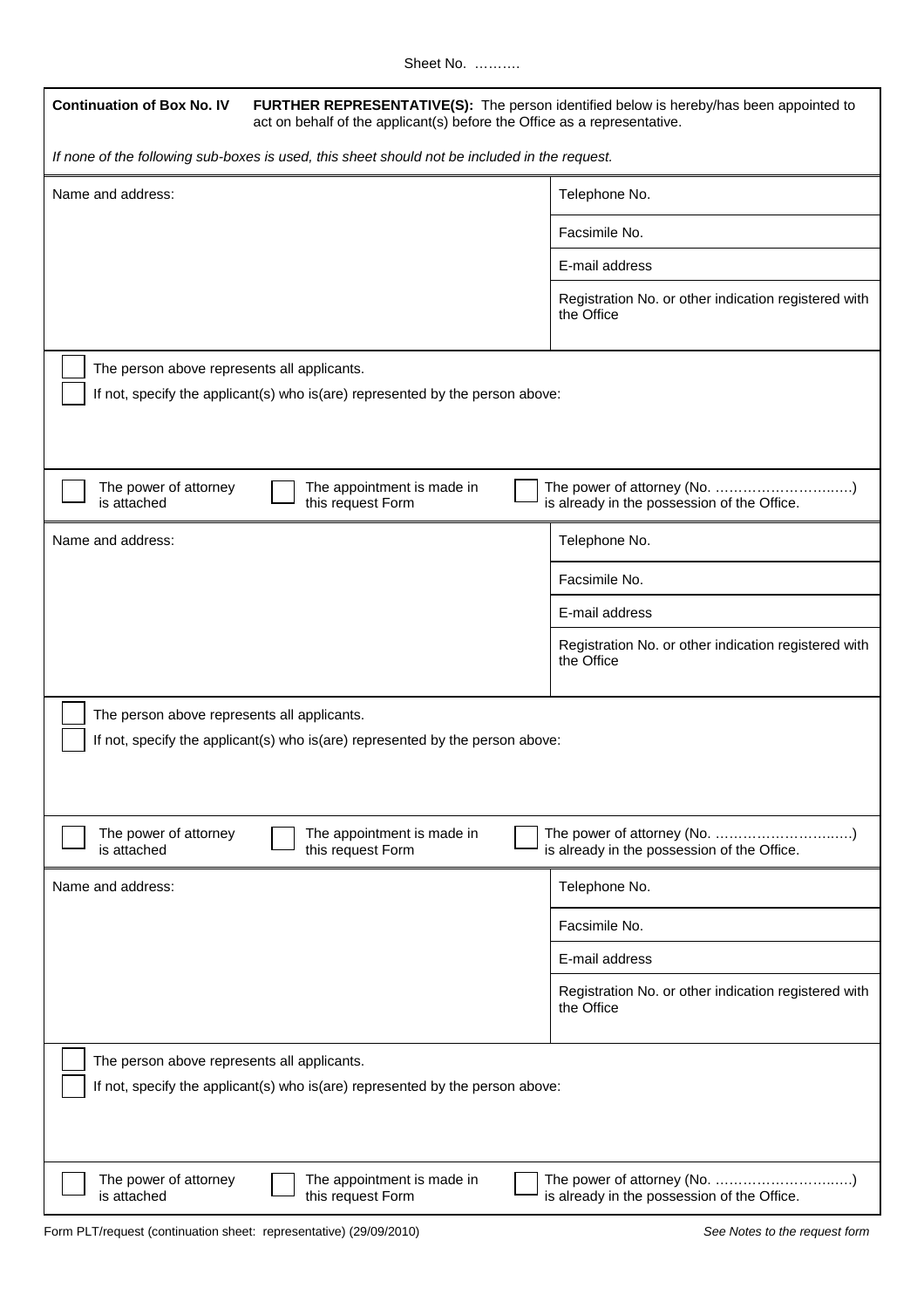Sheet No. ……….

|                                                                                                                                                                                                                                                                                                                                                                                                                                                                                                                                                       |                                                                                                                      | Box No. VII DIVISIONAL APPLICATION; APPLICATION FOR A PATENT OF ADDITION OR<br>APPLICATION OTHERWISE ASSOCIATED WITH ONE OR MORE OTHER APPLICATIONS |                                           |                                                   |  |
|-------------------------------------------------------------------------------------------------------------------------------------------------------------------------------------------------------------------------------------------------------------------------------------------------------------------------------------------------------------------------------------------------------------------------------------------------------------------------------------------------------------------------------------------------------|----------------------------------------------------------------------------------------------------------------------|-----------------------------------------------------------------------------------------------------------------------------------------------------|-------------------------------------------|---------------------------------------------------|--|
| The present application is:<br>Filing date of the other application, or of the                                                                                                                                                                                                                                                                                                                                                                                                                                                                        |                                                                                                                      |                                                                                                                                                     |                                           |                                                   |  |
| $\mathbf{I}$<br>a divisional application                                                                                                                                                                                                                                                                                                                                                                                                                                                                                                              |                                                                                                                      |                                                                                                                                                     |                                           | application for the other patent, associated with |  |
|                                                                                                                                                                                                                                                                                                                                                                                                                                                                                                                                                       | an application for continuation                                                                                      |                                                                                                                                                     |                                           | the present application:                          |  |
|                                                                                                                                                                                                                                                                                                                                                                                                                                                                                                                                                       | an application for continuation-in-part                                                                              |                                                                                                                                                     |                                           |                                                   |  |
| $\mathsf{L}$                                                                                                                                                                                                                                                                                                                                                                                                                                                                                                                                          | an application for a patent of addition                                                                              |                                                                                                                                                     |                                           |                                                   |  |
| $\blacksquare$                                                                                                                                                                                                                                                                                                                                                                                                                                                                                                                                        |                                                                                                                      | an application by new applicant(s) determined by the competent                                                                                      | application or patent:                    | Application or patent number of the other         |  |
|                                                                                                                                                                                                                                                                                                                                                                                                                                                                                                                                                       |                                                                                                                      | authority to be entitled to an invention contained in an earlier application                                                                        |                                           |                                                   |  |
|                                                                                                                                                                                                                                                                                                                                                                                                                                                                                                                                                       |                                                                                                                      |                                                                                                                                                     |                                           |                                                   |  |
|                                                                                                                                                                                                                                                                                                                                                                                                                                                                                                                                                       | Continuation of Boxes Nos. VII to IX                                                                                 | Further applications or patents that are associated with the present application are indicated on the following sheet:                              |                                           |                                                   |  |
|                                                                                                                                                                                                                                                                                                                                                                                                                                                                                                                                                       |                                                                                                                      | Box No. VIII PRIORITY CLAIM: The priority of the following earlier application(s) is hereby claimed                                                 |                                           |                                                   |  |
| Filing date<br>of earlier                                                                                                                                                                                                                                                                                                                                                                                                                                                                                                                             | Number<br>of earlier                                                                                                 |                                                                                                                                                     | Where earlier application is:             |                                                   |  |
| application<br>(day/month/year)                                                                                                                                                                                                                                                                                                                                                                                                                                                                                                                       | application                                                                                                          | National application:<br>country or Member of WTO                                                                                                   | Regional application:*<br>regional Office | International application:<br>receiving Office    |  |
| item $(1)$                                                                                                                                                                                                                                                                                                                                                                                                                                                                                                                                            |                                                                                                                      |                                                                                                                                                     |                                           |                                                   |  |
| item $(2)$                                                                                                                                                                                                                                                                                                                                                                                                                                                                                                                                            |                                                                                                                      |                                                                                                                                                     |                                           |                                                   |  |
| item $(3)$                                                                                                                                                                                                                                                                                                                                                                                                                                                                                                                                            |                                                                                                                      |                                                                                                                                                     |                                           |                                                   |  |
|                                                                                                                                                                                                                                                                                                                                                                                                                                                                                                                                                       |                                                                                                                      |                                                                                                                                                     |                                           |                                                   |  |
| all items                                                                                                                                                                                                                                                                                                                                                                                                                                                                                                                                             | A certified copy of the following earlier application(s) is attached:<br>item $(1)$<br>$\Box$ item (2)<br>item $(3)$ |                                                                                                                                                     |                                           |                                                   |  |
| digital library:                                                                                                                                                                                                                                                                                                                                                                                                                                                                                                                                      |                                                                                                                      | The applicant declares that a certified copy of the earlier application(s) identified above is available to the Office from the following           |                                           |                                                   |  |
| all items                                                                                                                                                                                                                                                                                                                                                                                                                                                                                                                                             |                                                                                                                      | $\Box$ item (1)                                                                                                                                     | item $(2)$                                | item $(3)$                                        |  |
| *Where the earlier application is a regional application and at least one of the countries party to the regional treaty is neither party to<br>the Paris Convention nor a Member of the World Trade Organization, indicate at least one country party to that Convention or one<br>member of that Organization for which the earlier application was filed:                                                                                                                                                                                           |                                                                                                                      |                                                                                                                                                     |                                           |                                                   |  |
|                                                                                                                                                                                                                                                                                                                                                                                                                                                                                                                                                       |                                                                                                                      |                                                                                                                                                     |                                           |                                                   |  |
|                                                                                                                                                                                                                                                                                                                                                                                                                                                                                                                                                       |                                                                                                                      |                                                                                                                                                     |                                           |                                                   |  |
|                                                                                                                                                                                                                                                                                                                                                                                                                                                                                                                                                       |                                                                                                                      |                                                                                                                                                     |                                           |                                                   |  |
| Further priority claims are indicated on the following sheet: Continuation of Boxes Nos. VII to IX                                                                                                                                                                                                                                                                                                                                                                                                                                                    |                                                                                                                      |                                                                                                                                                     |                                           |                                                   |  |
| Request for restoration of the right of priority: the Office is requested to restore the right of priority based on the earlier<br>application(s) identified above or in the Continuation Sheet of Box No. VIII as item(s) ______________________. The reasons                                                                                                                                                                                                                                                                                        |                                                                                                                      |                                                                                                                                                     |                                           |                                                   |  |
| Incorporation by reference of missing parts: where a part of the description or any drawing is not otherwise contained in this<br>application but is contained completely in an earlier application whose priority is claimed on the date on which one or more elements<br>required to grant a filing date were first received by the Office, that part is incorporated by reference in the present application for the<br>purposes of establishing the filing date, subject to the requirements provided for under applicable national/regional law. |                                                                                                                      |                                                                                                                                                     |                                           |                                                   |  |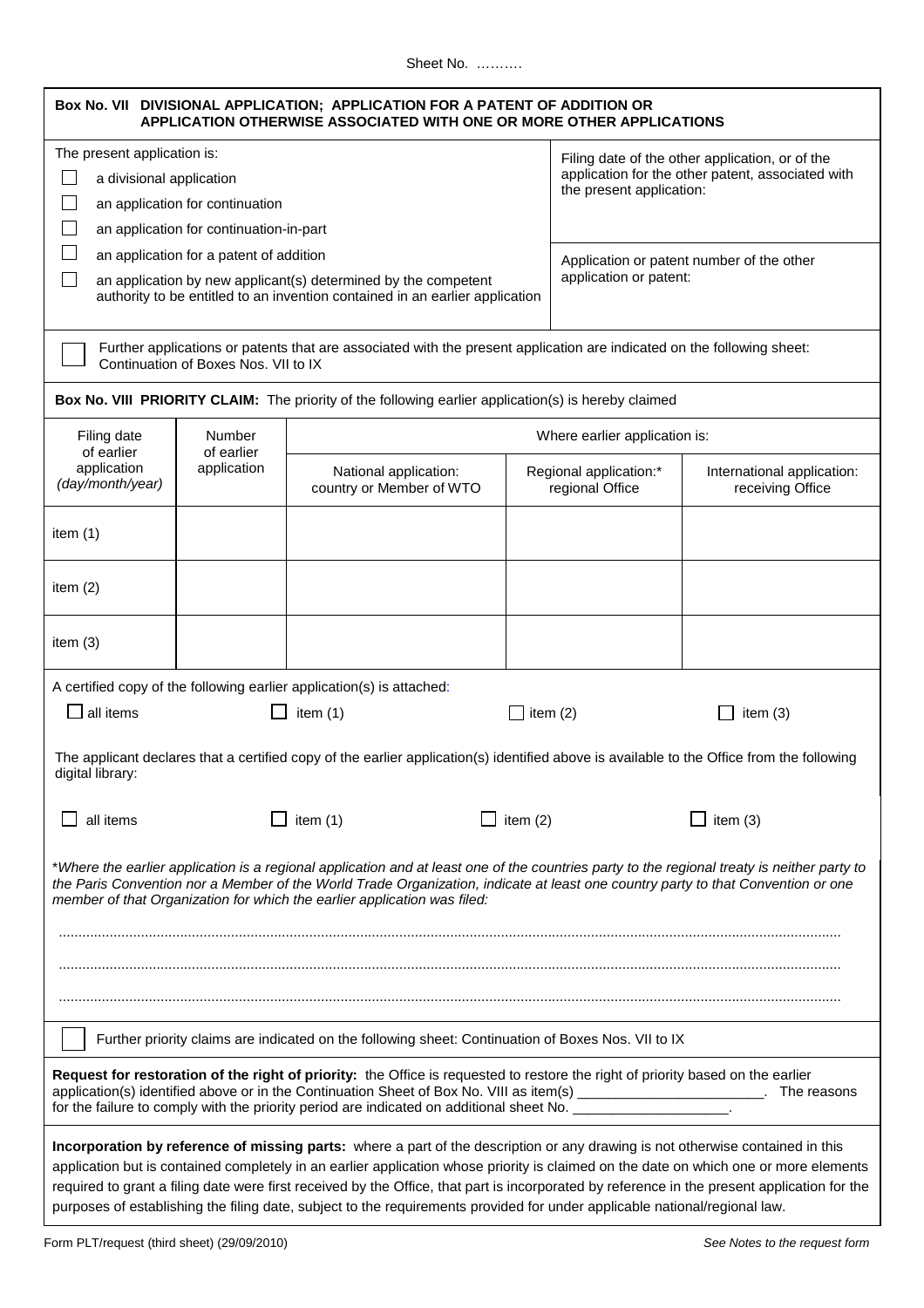| Box No. IX                                                                                                                                                                                              | <b>FILING BY REFERENCE</b>                                                                                                |                                                                                                                                                                                                                                                          |                           |        |
|---------------------------------------------------------------------------------------------------------------------------------------------------------------------------------------------------------|---------------------------------------------------------------------------------------------------------------------------|----------------------------------------------------------------------------------------------------------------------------------------------------------------------------------------------------------------------------------------------------------|---------------------------|--------|
|                                                                                                                                                                                                         |                                                                                                                           | For the purposes of the filing date, the description and any drawings of the present application are replaced by this reference to the<br>previously filed application, subject to the requirements provided for under applicable national/regional law. |                           |        |
| Application number of the<br>previously filed application                                                                                                                                               |                                                                                                                           | Filing date                                                                                                                                                                                                                                              |                           | Office |
|                                                                                                                                                                                                         |                                                                                                                           |                                                                                                                                                                                                                                                          |                           |        |
|                                                                                                                                                                                                         |                                                                                                                           |                                                                                                                                                                                                                                                          |                           |        |
|                                                                                                                                                                                                         |                                                                                                                           |                                                                                                                                                                                                                                                          |                           |        |
|                                                                                                                                                                                                         |                                                                                                                           | Further previously filed applications are indicated on the following sheet: Continuation of Boxes Nos. VII to IX                                                                                                                                         |                           |        |
| Box No. X                                                                                                                                                                                               | <b>DECLARATIONS</b>                                                                                                       |                                                                                                                                                                                                                                                          |                           |        |
| The following <b>declarations</b> are contained in Boxes Nos. $X$ (i) to (v) <i>(mark the applicable</i><br>check-boxes below and indicate in the right column the number of each type of declaration). |                                                                                                                           |                                                                                                                                                                                                                                                          | Number of<br>declarations |        |
| $\sim$<br>Box No. X (i)                                                                                                                                                                                 | Declaration as to the identity of the inventor                                                                            |                                                                                                                                                                                                                                                          |                           |        |
| Box No. X (ii)                                                                                                                                                                                          | Declaration as to the applicant's entitlement, as at the filing date, to apply for and<br>be granted a patent             |                                                                                                                                                                                                                                                          |                           |        |
| Box No. X (iii)                                                                                                                                                                                         | Declaration as to the applicant's entitlement, as at the filing date, to claim the<br>priority of the earlier application |                                                                                                                                                                                                                                                          |                           |        |
| Box No. X (iv)                                                                                                                                                                                          | Declaration of inventorship                                                                                               |                                                                                                                                                                                                                                                          |                           |        |
| Box No. X (v)                                                                                                                                                                                           |                                                                                                                           | Declaration as to non-prejudicial disclosures or exceptions to lack of novelty                                                                                                                                                                           |                           |        |

Form PLT/request (fourth sheet) (29/09/2010) See Notes to the request form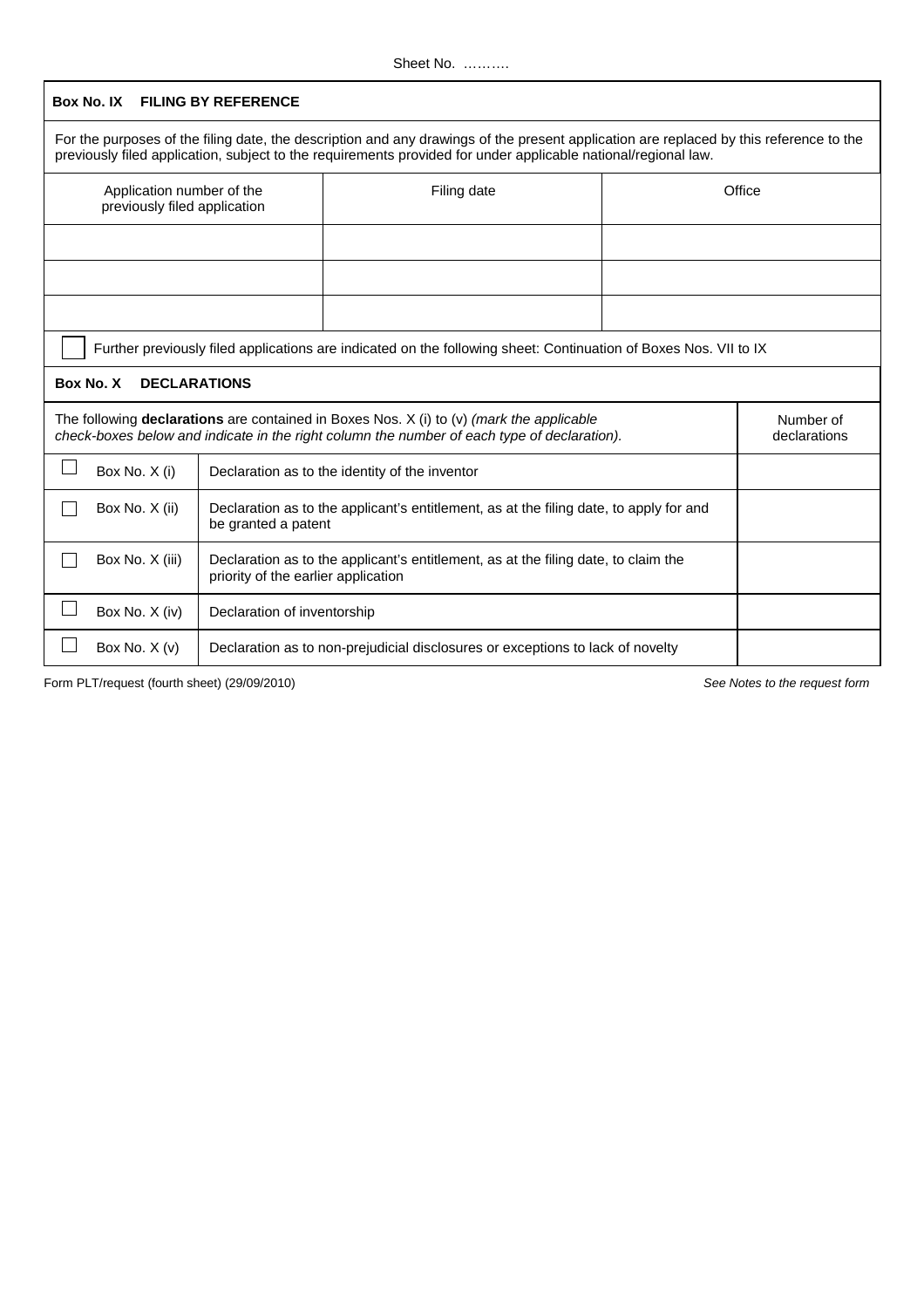| <b>Continuation of Boxes Nos. VII to IX</b><br>If none of the following sub-boxes is used, this sheet should not be included in the request.                                                                                                                                                                                                                |                           |                                                                                                                     |                                           |                               |                                                |
|-------------------------------------------------------------------------------------------------------------------------------------------------------------------------------------------------------------------------------------------------------------------------------------------------------------------------------------------------------------|---------------------------|---------------------------------------------------------------------------------------------------------------------|-------------------------------------------|-------------------------------|------------------------------------------------|
| <b>Continuation of Box No. VII</b><br>DIVISIONAL APPLICATION; APPLICATION FOR A PATENT OF ADDITION OR<br>APPLICATION OTHERWISE ASSOCIATED WITH ONE OR MORE OTHER APPLICATIONS                                                                                                                                                                               |                           |                                                                                                                     |                                           |                               |                                                |
| Filing date of the other application, or of the application for the other patent,<br>Application or patent number of the other<br>application or patent:<br>associated with the present application:                                                                                                                                                        |                           |                                                                                                                     |                                           |                               |                                                |
| Filing date of the other application, or of the application for the other patent,<br>Application or patent number of the other<br>associated with the present application:<br>application or patent:                                                                                                                                                        |                           |                                                                                                                     |                                           |                               |                                                |
|                                                                                                                                                                                                                                                                                                                                                             |                           | Continuation of Box No. VIII PRIORITY CLAIM: The priority of the following earlier application(s) is hereby claimed |                                           |                               |                                                |
| Filing date                                                                                                                                                                                                                                                                                                                                                 | Number                    |                                                                                                                     |                                           | Where earlier application is: |                                                |
| of earlier application<br>(day/month/year)                                                                                                                                                                                                                                                                                                                  | of earlier<br>application | National application:<br>country or Member of WTO                                                                   | Regional application:*<br>regional Office |                               | International application:<br>receiving Office |
| item $(4)$                                                                                                                                                                                                                                                                                                                                                  |                           |                                                                                                                     |                                           |                               |                                                |
| item (5)                                                                                                                                                                                                                                                                                                                                                    |                           |                                                                                                                     |                                           |                               |                                                |
| item $(6)$                                                                                                                                                                                                                                                                                                                                                  |                           |                                                                                                                     |                                           |                               |                                                |
| item $(7)$                                                                                                                                                                                                                                                                                                                                                  |                           |                                                                                                                     |                                           |                               |                                                |
| A certified copy of the following earlier application(s) is attached:                                                                                                                                                                                                                                                                                       |                           |                                                                                                                     |                                           |                               |                                                |
| item $(4)$                                                                                                                                                                                                                                                                                                                                                  |                           | item $(5)$                                                                                                          | item $(6)$                                |                               | item $(7)$                                     |
| The applicant declares that a certified copy of the earlier application(s) identified above is available to the Office from the following<br>digital library:                                                                                                                                                                                               |                           |                                                                                                                     |                                           |                               |                                                |
| item (6)<br>item $(5)$<br>item $(7)$<br>item $(4)$                                                                                                                                                                                                                                                                                                          |                           |                                                                                                                     |                                           |                               |                                                |
| *Where the earlier application is a regional application and at least one of the countries party to the regional treaty is neither party to<br>the Paris Convention nor a Member of the World Trade Organization, indicate at least one country party to that Convention or one<br>member of that Organization for which the earlier application was filed: |                           |                                                                                                                     |                                           |                               |                                                |
|                                                                                                                                                                                                                                                                                                                                                             |                           |                                                                                                                     |                                           |                               |                                                |
| <b>Continuation of Box No. IX</b><br><b>FILING BY REFERENCE</b>                                                                                                                                                                                                                                                                                             |                           |                                                                                                                     |                                           |                               |                                                |
| Office<br>Application number of the<br>Filing date<br>previously filed application                                                                                                                                                                                                                                                                          |                           |                                                                                                                     |                                           |                               |                                                |
|                                                                                                                                                                                                                                                                                                                                                             |                           |                                                                                                                     |                                           |                               |                                                |
|                                                                                                                                                                                                                                                                                                                                                             |                           |                                                                                                                     |                                           |                               |                                                |
|                                                                                                                                                                                                                                                                                                                                                             |                           |                                                                                                                     |                                           |                               |                                                |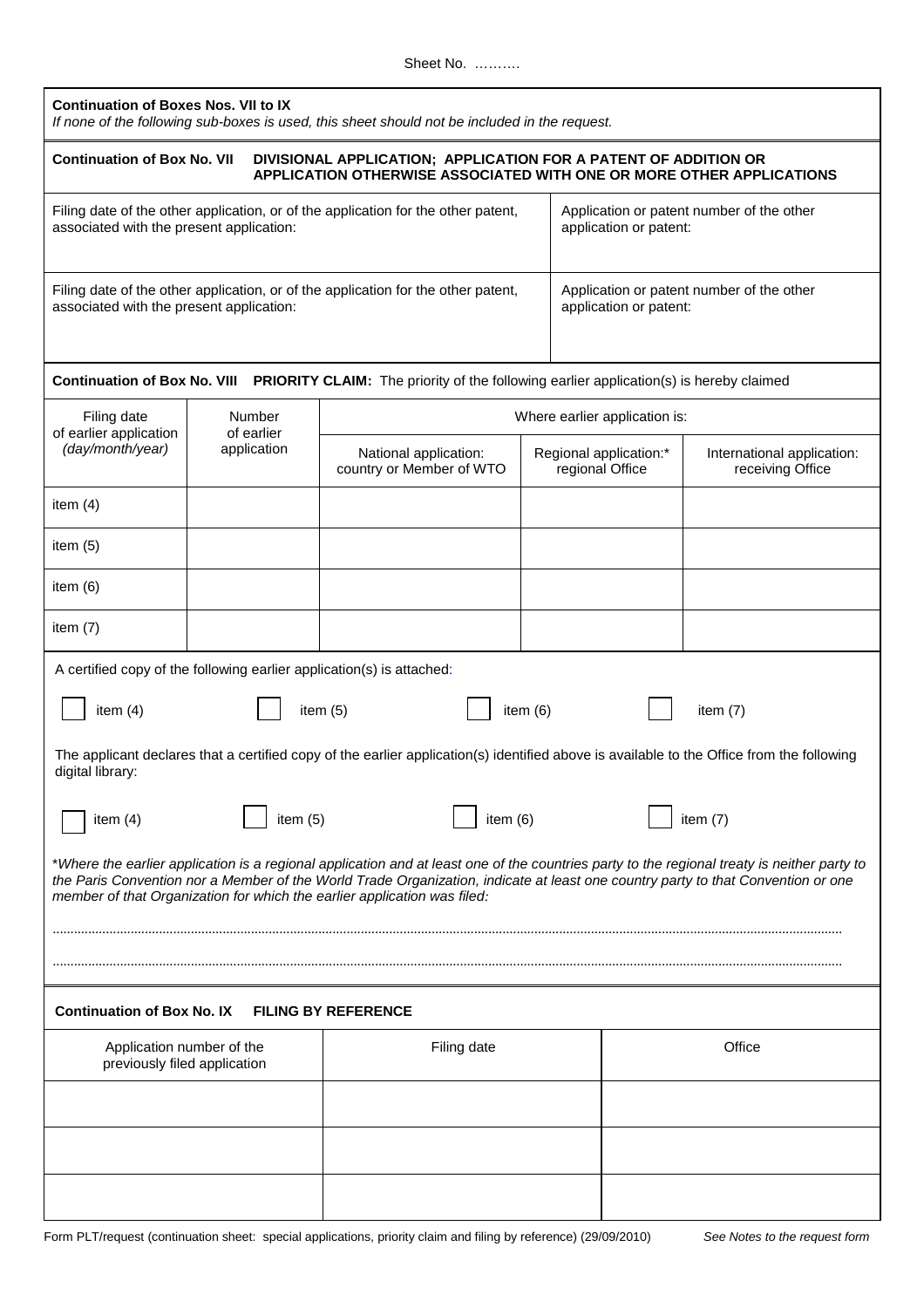**Box No. X (i) DECLARATION: IDENTITY OF THE INVENTOR**

This declaration is contained on the following sheet, "Continuation of Box No. X (i)".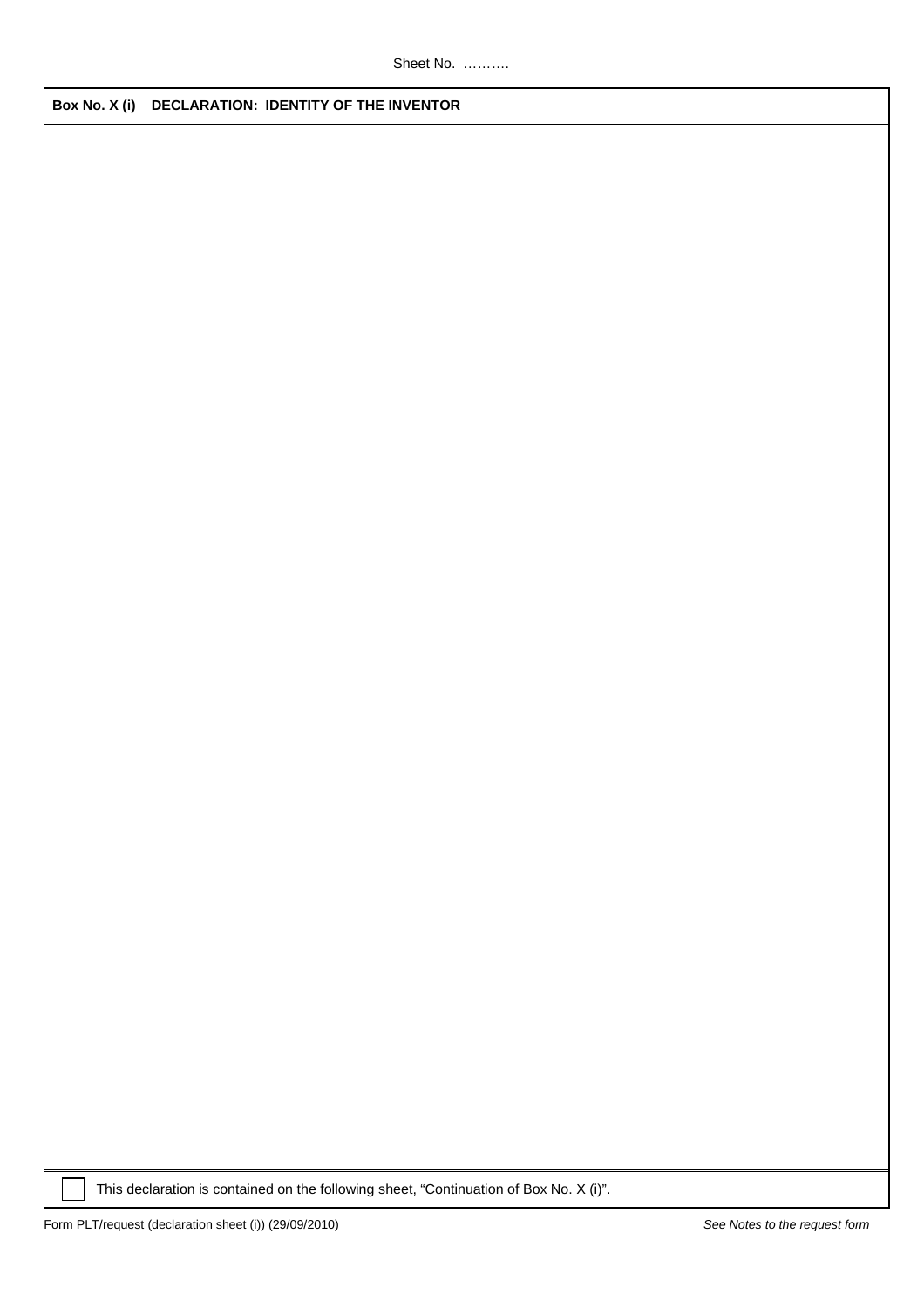**Box No. X (ii) DECLARATION: ENTITLEMENT TO APPLY FOR AND BE GRANTED A PATENT**

This declaration is contained on the following sheet, "Continuation of Box No. X (ii)".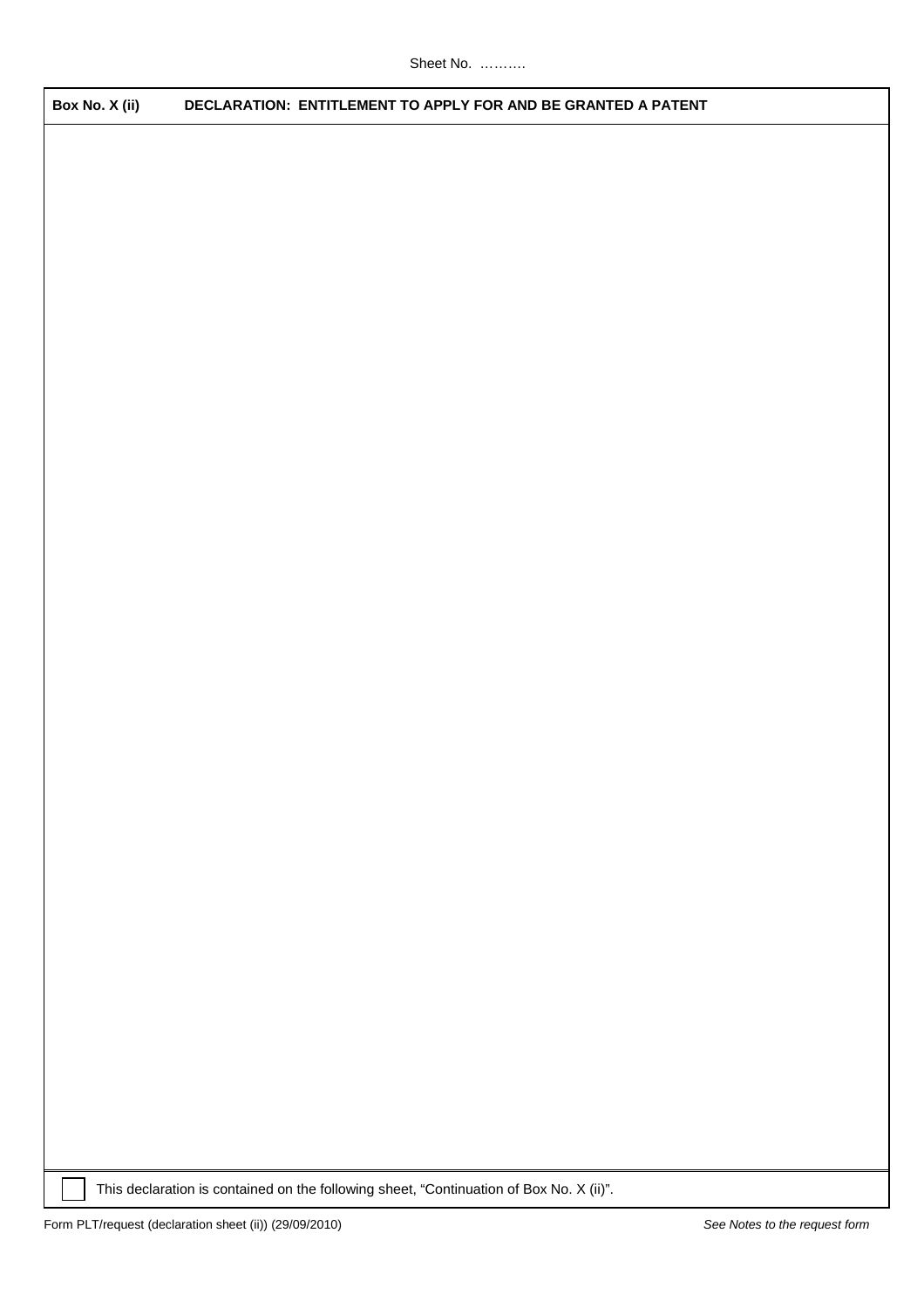**Box No. X (iii) DECLARATION: ENTITLEMENT TO CLAIM PRIORITY**

This declaration is continued on the following sheet, "Continuation of Box No. X (iii)".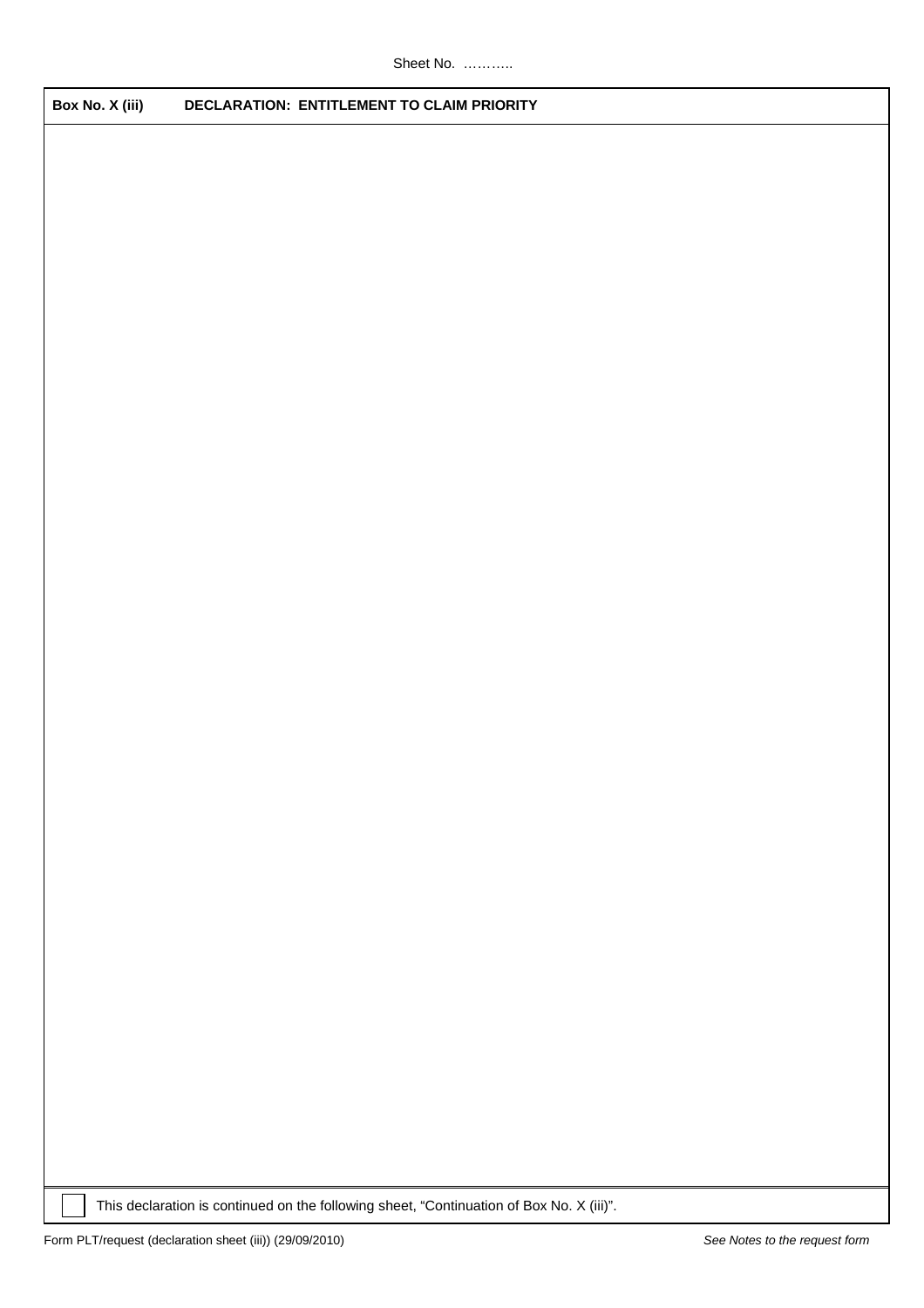**Box No. X (iv) DECLARATION: INVENTORSHIP**

This declaration is continued on the following sheet, "Continuation of Box No. X (iv)".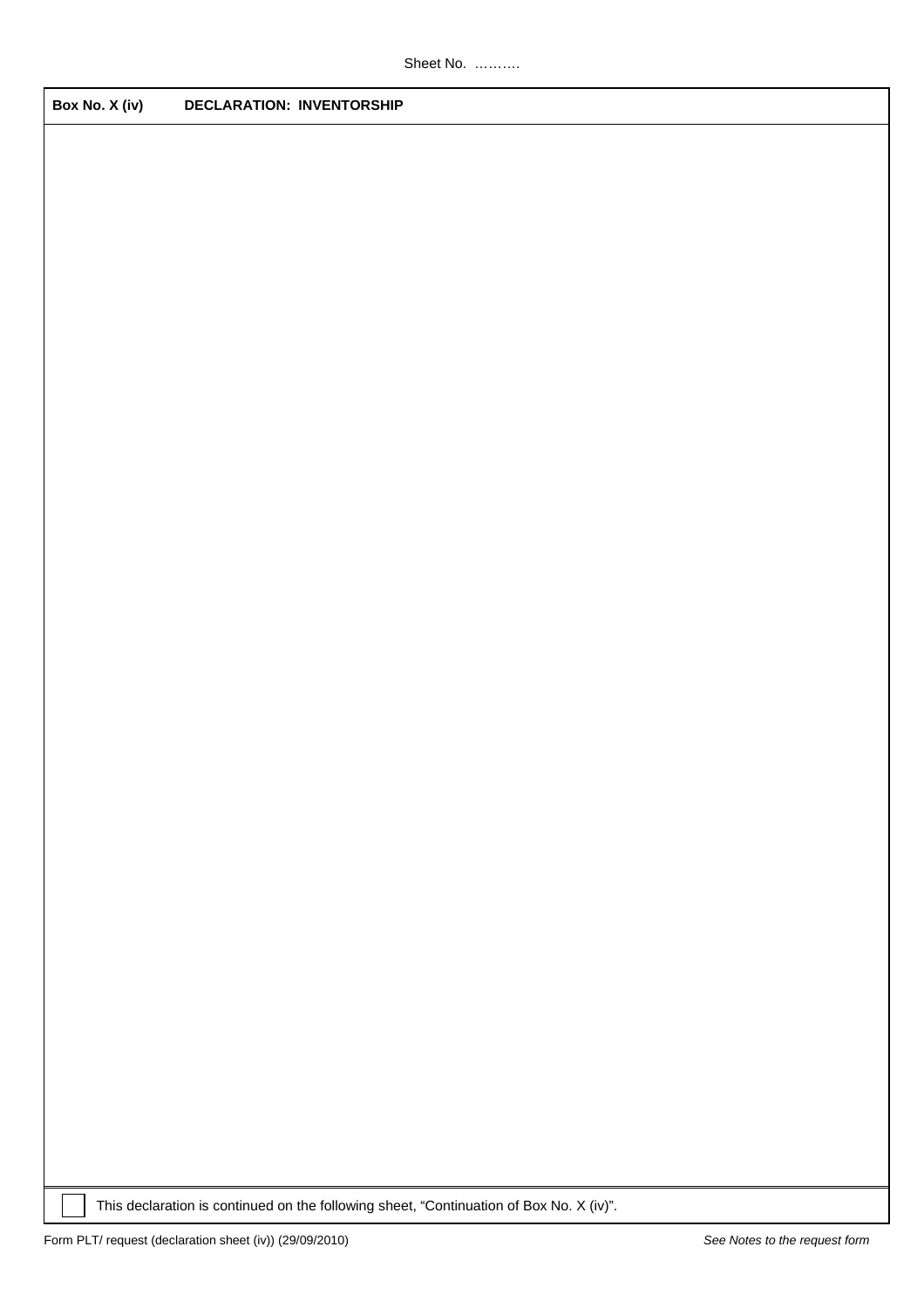**Box No. X (v) DECLARATION: NON-PREJUDICIAL DISCLOSURES OR EXCEPTIONS TO LACK OF NOVELTY**

This declaration is contained on the following sheet, "Continuation of Box No. X (v)".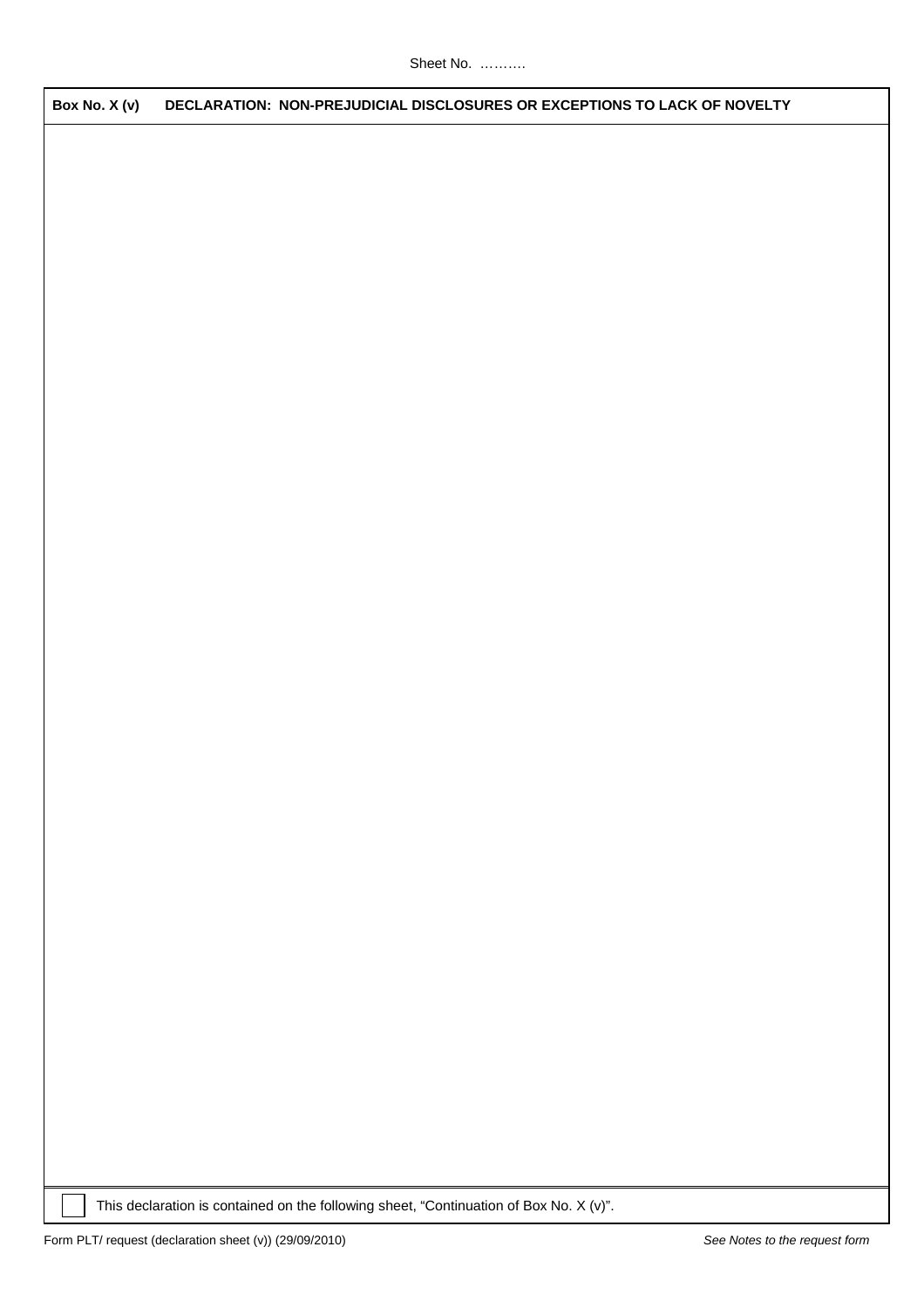## **Continuation of Boxes Nos. X (i) to (v) DECLARATION**

If **the space is insufficient** in any of Boxes Nos. X (i) to (v) to furnish all the information, including in the case where **more than two inventors are to be named** in Box No. X (iv), in such case, write "Continuation of Box No. X ..." (indicate the item number of the Box) and furnish the information in the same manner as required for the purposes of the Box in which the space was insufficient. If additional space is needed in respect of two or more declarations, a separate continuation box must be used for each such declaration. If this Box is not used, this sheet should not be included in the request.